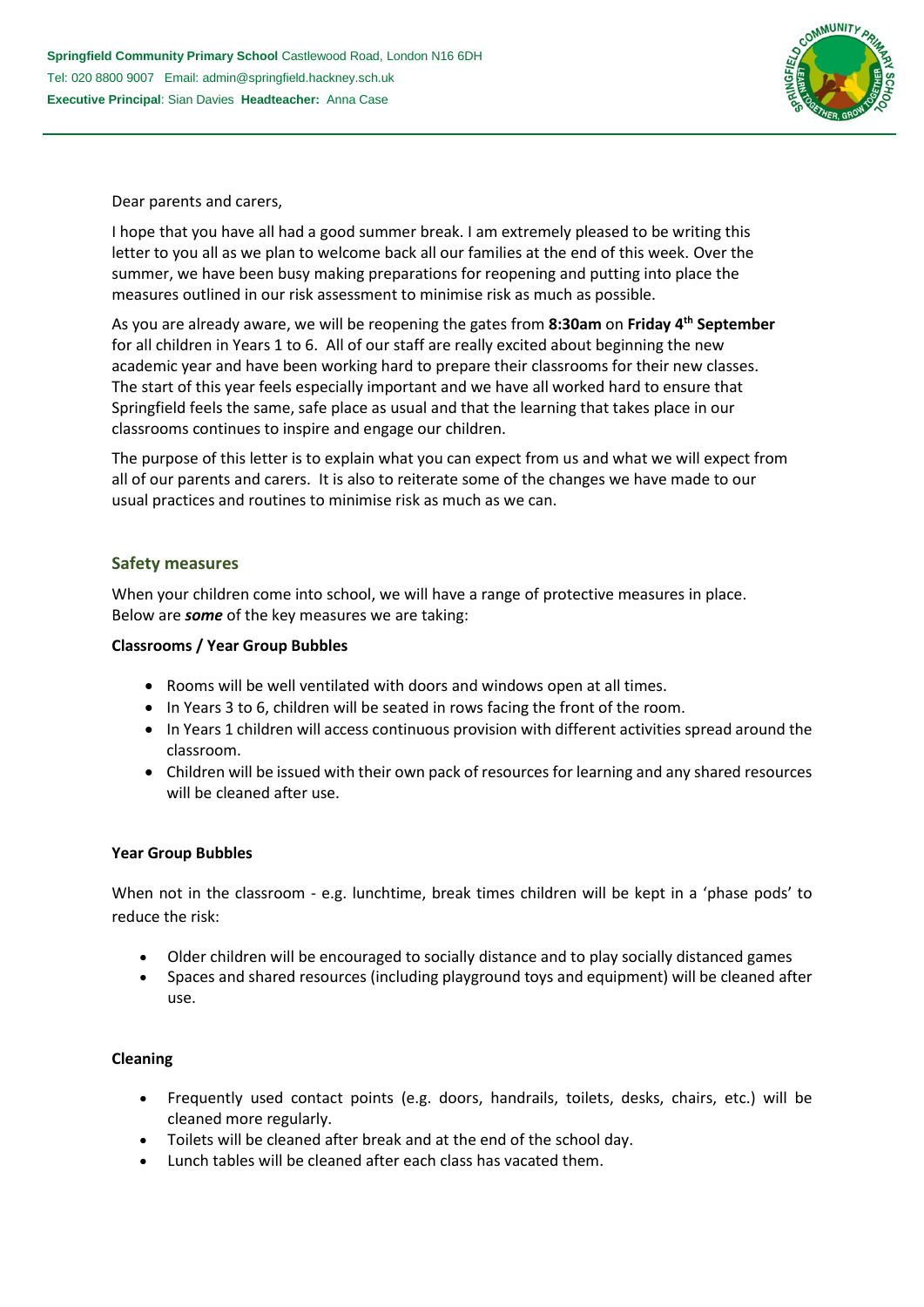### **Personal Hygiene**

- Thorough hand washing is required on entry to and exit from the school. This will be supervised by an adult. During the day, children will use hand sanitiser regularly and will wash their hands before eating lunch
- We encourage our KS1 and KS2 children to bring their own sanitiser to school, if they can use it responsibly and parents want them to, but it will also be provided.
- Staff will promote the "Catch it, Bin it, Kill it" message and lidded bins will be provided in every classroom for disposal of tissues.

## **Face Coverings**

- Current Government guidance states that wearing a face covering or face mask in primary schools is **not recommended**. Schools and other education or childcare settings should therefore **not require staff and children to wear face coverings**. Changing habits, cleaning and hygiene are effective measures in controlling the spread of the virus.
- In the event that a child needs to wear a mask to travel to school, disposable masks must be removed and binned on entry; washable masks should be removed and sealed in a bag (provided by the parent).

## **Start of the day**

### **Bicycles and scooters**

As you are already aware, we only have a limited amount of storage space available for bikes and scooters at school. If you live within walking distance of the school, please **do not** bring a bicycle or scooter with you unless you are able to take it home with you. This will leave storage space for our families who have a longer journey to get to school.

### **Soft start: 8:30 – 8:55am.**

For children in **Years 1 to 6**, we will be operating a 'soft start'. This means the main playground gates will open at 8:30am and children will be able to come into school any time between 8:30 and 8:55am. We are asking parents to say goodbye to their children at the gate and not come into the playground. If you child has worn a mask to travel to school, we as that you safely remove it, place it in a sealed bag to take it home with you and sanitise your child's hands before they enter the playground.

### **Social distancing**

Please queue on the social distancing markers on the pavement outside the school if you arrive before the gates open. Please do not gather in groups with other adults on the pavement to ensure that the narrow pavement space does not become congested.

### **Entrance points**

Children in **Nursery** will enter through the nursery playground.

Children in **Reception, Year 1, Year 2, Year 3 and Year 4** will enter through the **main playground gate.**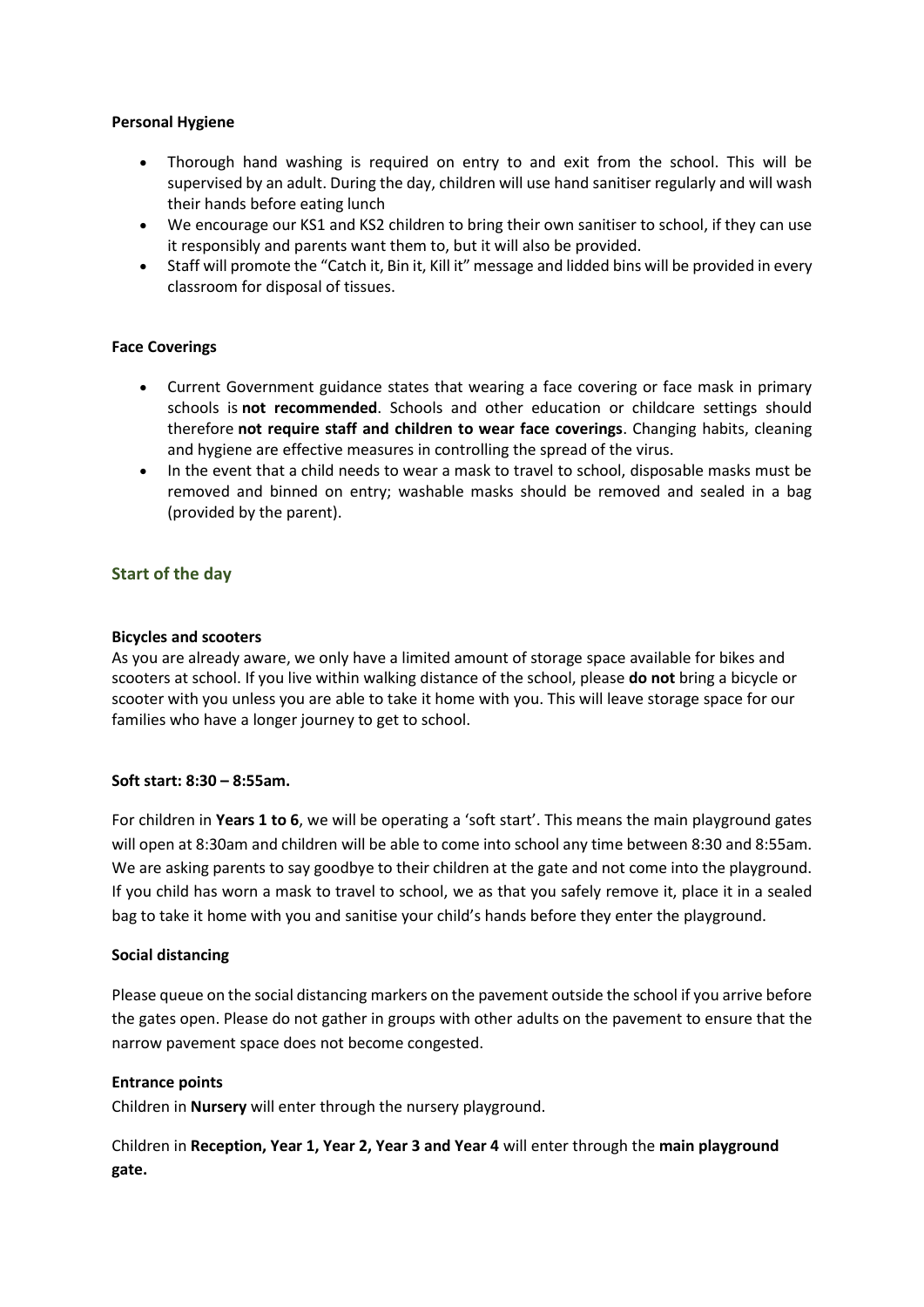Children in **Year 5 and Year 6** will enter through the **main office gate**.

## **Late arrival**

As always, we want all our children to arrive at school on time. We do not want any precious minutes of learning to be lost. If your child is late, please bring them to the **main office.**

# **End of the day**

## **Exit points**

**Nursery** will be released from the nursery playground**.**

The small gate to the side of the **main playground gates** will open at **3:15pm** for parents of **Reception, Year 1, Year 2 and Year 3** children. **Parents who have more than one child** to collect should **collect children from Nursery first** and come into the playground. All children will be dismissed at **3:30pm** as usual.

If you are collecting more than one child, please queue on the **basketball court.** We will bring all your children to you and dismiss them in the order of the queue. Please ensure you are socially distancing as you queue and be patient as we dismiss your children. We want to ensure the process is as safe whilst also as quick as possible.

**Reception and Year 1** will be released from their classrooms. Please queue along the socially distanced markers outside the gates of the classes.

**Year 2** will be released from inside. Please queue next to the classroom windows in the 'Dance Zone'.

**Year 3** will be released from their usual place - the entrance near the playground tower and slide. Please queue from the steps, along the green fence.

**Year 4** will be released from the entrance on **Leadale Road** at **3:30pm.**

**Years 5 and 6** will be released from the entrance on **Craven Park Road** at **3:30pm.**

Staff will be on hand to help and direct you as we get accustomed to these new routines. Please be patient and bear with us as we dismiss your children because it may take a bit longer than usual. Children will be released in the order of the queue to ensure that we can maintain effective social distance.

We ask that you please:

- Maintain social distancing whilst collecting your child
- Leave the school area as soon as you have collected your child/children
- Come appropriately dressed and prepared for the weather we will be following the procedure outlined above regardless of rain

### **Late collections**

Please arrive on time to collect your child. Managing children being collected late will create additional challenges for our staff. If you are running late, please phone the office to inform us. You will be able to collect your child from the **main office.** We will continue to operate our charging policy for late collections: £5 for every 15 minutes.

## **Attendance**

Attendance will be mandatory from September, as the government expects all pupils to attend school to minimise, as far as possible, the longer-term impact of the pandemic on children's